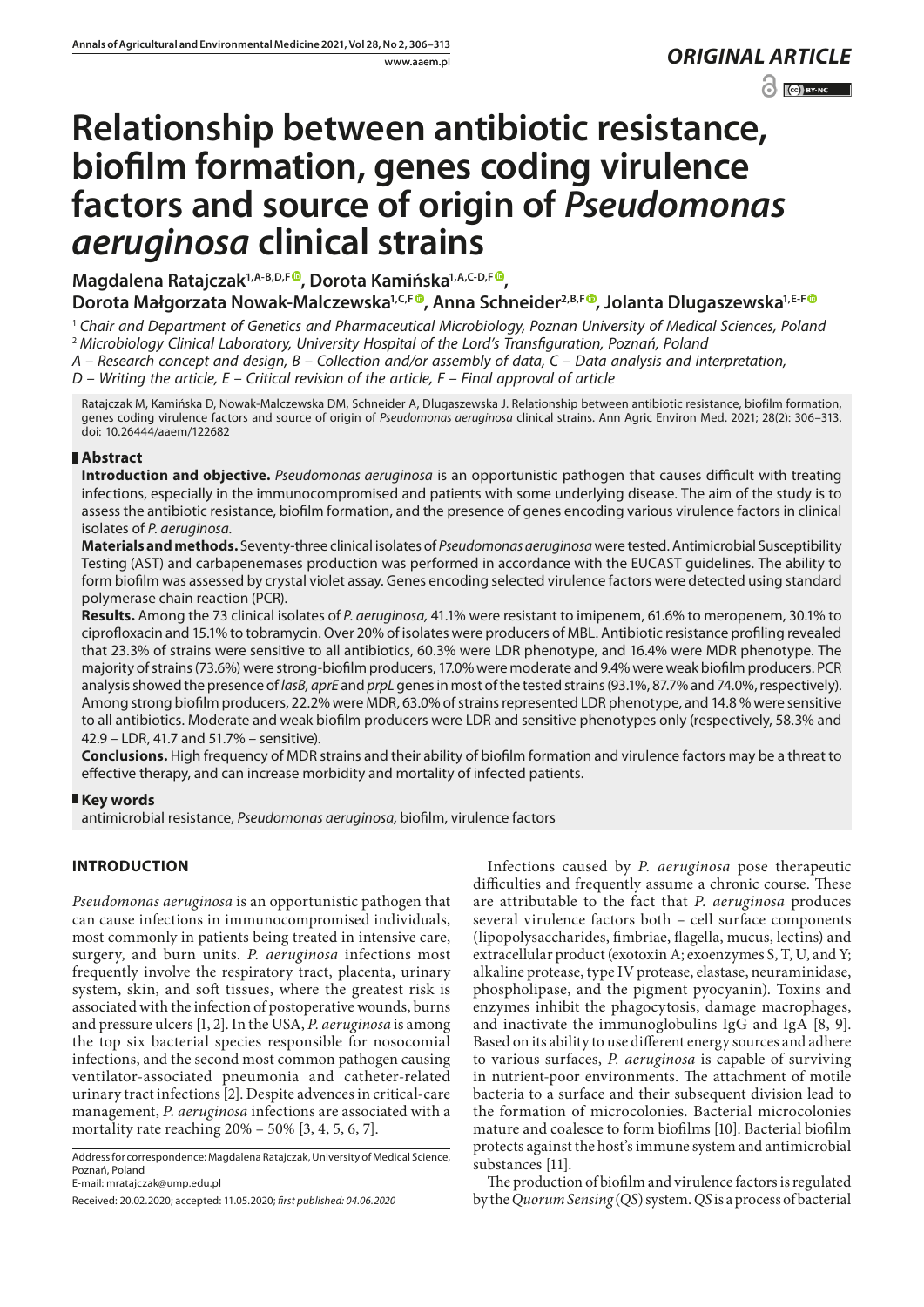communication that regulates gene expression depending on the density of bacterial cell populations. The phenomenon affects genes that are indispensable for bacterial function and growth, horizontal gene transfer, and virulence. The *QS* mechanism in *P. aeruginosa* plays a key role in the synthesis of virulence factors, including protease, pyocyanin, exotoxin A, alkaline protease, lectins, and rhamnosyltransferase [12, 13, 14]. The process of *QS* contributes to the development of chronic pulmonary infections in patients with cystic fibrosis, the spread of infection leading to sepsis, and the development of tissue pathologies [15].

The sensitivity of bacteria in planktonic and biofilm forms to antimicrobial agents is varied. Biofilm forming microorganisms are far more resistant to antibiotics than bacteria growing as individual cells [16]. The biofilm formed by *P. aeruginosa* is considered to be one of the major causes of therapeutic failure [17].

*P. aeruginosa* has both natural (intrinsic) and acquired resistance to a range of antibiotic classes. Natural resistance applies to β-lactam antibiotics (benzylpenicillin, isoxazolyl penicillins, aminopenicillin and their combinations with β-lactamase inhibitors, first- and second-generation cephalosporins), tetracyclines, tigecycline, chloramphenicol and trimethoprim [3]. Acquired resistance is associated primarily with the production of enzymes that break down β-lactam antibiotics. A significant role in the antibiotic resistance of *P. aeruginosa* is attributed to metallo-βlactamases (MBLs) production. MBLs are characterized by an extremely broad substrate spectrum, including all penicillins, cephalosporins, and carbapenems. Crucially, these enzymes exhibit a complete lack of susceptibility to all available clinically used β-lactamase inhibitors. An aspect of paramount importance is the ability of MBLs to inactivate carbapenems effectively, often referred to as 'antibiotics of last resort' in the treatment of infections caused by multiresistant Gram-negative bacterial strains [18, 19].

#### **OBJECTIVE**

The aims of the study were to evaluate antimicrobial resistance, biofilm formation and characterization of the genes encoding selected virulence factors of Pseudomonas aeruginosa clinical strains.

#### **MATERIALS AND METHOD**

**Bacterial strains.** Seventy-three strains of *P. aeruginosa* isolated from patients diagnosed with different clinical infection were evaluated. The strains were isolated in the Microbiology Clinical Laboratory at the University Hospital of Lord's Transfiguration in Poznań, Poland, in the period January – November 2018. The sources of isolation of the tested clinical strains are presented in Table 2.

The identification of the genus level was carried out based on cellular morphology and the Gram staining, macroscopic assessment of bacterial colonies, and conventional biochemical tests. Identification to the level of species was performed by VITEK® Compact automated identification system using GN Cards – test for the identification of *Enterobacteriaceae* and a selected group of glucose nonfermenting Gram-negative organisms.

**Antimicrobial susceptibility testing.** The testing was performed by the disc diffusion method in accordance with the EUCAST  $[20]$  recommendations. Ciprofloxacin 5  $\mu$ g, ceftazidime 10 μg, piperacillin 30 μg, tobramycin 10 μg, imipenem 10 µg, and meropenem 10 µg were used to test the drug susceptibilityto *Pseudomonas* spp. *P. aeruginosa* ATCC 27853 was used as a reference strain. Carbapenemases production was screened using the Carba NP test and phenotypic double disc synergy tests with EDTA (MBL) and boronic acid (KPC).

The following resistance phenotypeswere distinguished: sensitive (sensitivity to all antibiotics tested), low-level resistant (LDR; resistance to < 3 antimicrobial categories;) and multidrug resistant (MDR; resistance to  $\geq$  3 categories).

**Quantitative assessment of biofilm formation** *in vitro.* To evaluate biofilm formation, the crystal violet assay was used. Each well of a sterile 96-well flat-bottom plastic plate was filled with 200 µL of standardized bacterial suspension (density c.a. 10°CFU/mL). Negative control wells contained broth only. *Pseudomonas aeruginosa* PAO1 was used as a positive control. The plates were closed and incubated aerobically for 24 h at 37 °C*.* Then, the content of each well was aspirated, and each well washed three times with 250 µL of sterile physiological saline. The plates were shaken in order to remove all non-adherent bacteria. After the washing steps, biofilms were stained for 15 min with a 2% solution of crystal violet (200 µL). Each well was then washed three times, once again with 250 µL of sterile physiological saline After the plates were air-dried, 200 µL of 99% methanol per well was added. The absorbance of each well was measured at 590 nm using an Infinite M200 plate reader (Tecan). The test was repeated three times for each strain.

The interpretation of biofilm production was according to the criteria described by [21]. The mean optical density (OD) of the negative control was considered the cut-off. All strains were classified based on the following criteria: non-adherent (OD  $\le$  ODc), weakly adherent (ODc  $\lt$  OD  $\le$  $2 \times$  ODc), moderately adherent  $(2 \times$  ODc < OD  $\leq 4 \times$  ODc), strongly adherent (OD  $> 4 \times$  ODc).

**Detection of genes taking part in** *Quorum Sensing* **and genes encoding virulence factors.** DNA extraction was carried out using the thermal in-house method subjecting the bacteria cell wall to the process of lysis, by warming up (60 $\pm$ 2 °C) and cooling down (-20 $\pm$ 2 °C) during six cycles lasting 30 seconds each. Bacterial DNA was extracted using the thermal in-house method, subjecting the bacteria cell wall to the process of lysis, by warming up  $(60\pm2\degree C)$  and cooling down (-20±2 °C) during six cycles lasting 30 seconds each.

Genes encoding various *QS* systems (*lasl, lasR, rhlI, rhlR, ambD, ambE, pqsA, pqsB*), and genes encoding tested virulence factors: elastase (*lasB),* alkaline protease *(aprE),*  endopeptidase IV (*prpL*) were detected using single standard polymerase chain reaction (PCR). The specificity of the starters was checked in BLAST Assembled Ref Genomes (https://blast.ncbi.nlm.nih.gov/Blast.cgi program). The following PCR mixture was used: buffer with  $MgCl_2(1\times)$ , dNTP Mix (0.2 mM each), primer pair (10  $\mu$ M), thermostable Taq polymerase (1U), DNA (100–200 ng) isolated from the tested *P. aeruginosa* strains. As a negative control, the reaction mixture with water was used instead of bacterial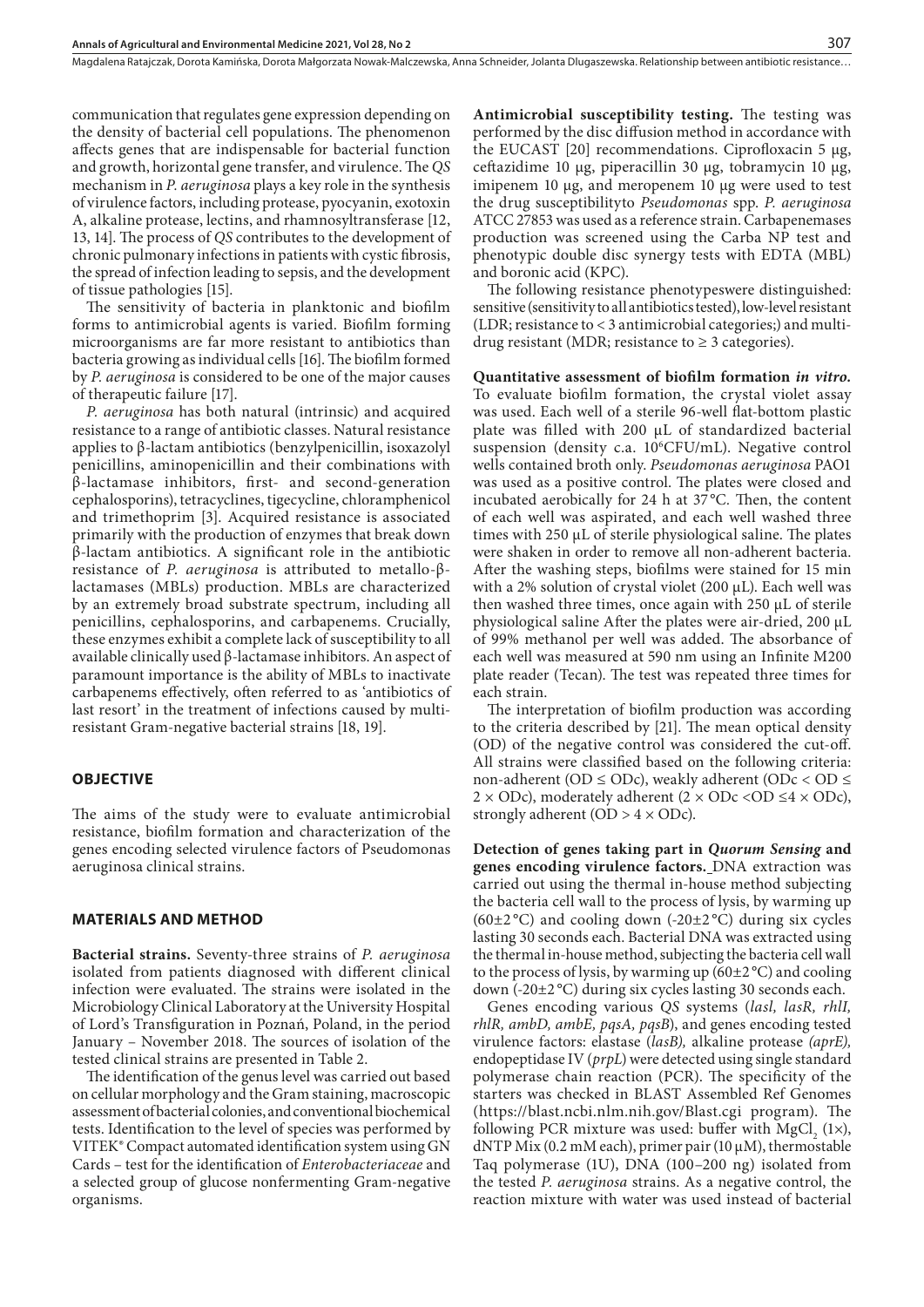DNA. The positive control was a DNA sample isolated from the strain of *P. aeruginosa* PAO1. Parameters of amplification cycles: denaturation in 94 °C for 3 minutes, hybridization of starters, for 1 minute and extending starters in 72 °C for 1 minute, for 30 cycles (Table 1).

The presence of the amplified products of PCR was evaluated using electrophoretic separation in 1.5% agarose gel against the marker's molecular weight. The electrophoresis was carried out within 40 minutes under constant voltage of 130 V. The resulting bands were visualized by transilluminator in UV light (Syngen).

**Table 1.** PCR detection of tested genes. Oligonucleotide sequences for identification of genes taking part in Quorum Sensing and genes encoding virulence factors in P. aeruginosa strains

|                                | Sequence (5'-3')                                       | Amplicon<br>size (bp) | Annealing<br>temp. (0C) |  |
|--------------------------------|--------------------------------------------------------|-----------------------|-------------------------|--|
| <b>Quorum Sensing genes</b>    |                                                        |                       |                         |  |
| lasl                           | F:GGCTGGGACGTTAGTGTCAT<br>R: CCAGCGTACAGTCGGAAAA       | 274                   | 59.8                    |  |
| lasR                           | F: AAGGACAGCCAGGACTACGA<br>R: CCGAGCAGTTGCAGATAACC     | 490                   | 54.6                    |  |
| rhll                           | F: GTTCGACCATCCGCAAAC<br>R: GTCTCGCCCTTGACCTTCT        | 354                   | 60.9                    |  |
| $r h$ IR                       | F: CATGGCACCTATCCCAAGG<br>R: GGTCCATTGCAGGATCTCG       | 396                   | 60.9                    |  |
| pasA                           | F: CCTGTTTCCTGCAATACACCTC<br>R: CCATAGCCGAAGAACATCTTG  | 163                   | 56,5                    |  |
| pqsB                           | F: GTCTTCGACCTCACCGACT<br>R: GCTGTCCACTTCCAATCCCT      | 129                   | 56,0                    |  |
| ambE                           | F: ATGCGGCCTACATGATCTTC<br>R: CGGAGAGCAACTGGAGAATC     | 201                   | 65,5                    |  |
| ambD                           | F: GTGTTCACCTCCACCGAGTT<br>R: CGGTGTCTGGCAGTAGAAGTG    | 263                   | 62,0                    |  |
| <b>Virulence factors genes</b> |                                                        |                       |                         |  |
| Alkaline protesae<br>(aprE)    | F: GCAGAACAAGCACCCTACTAC<br>R: AACAGGGGCTTGAACAGGTA    | 156                   | 60.40                   |  |
| Elastase<br>(lasB)             | F: CGAGAATGACAAAGTGGAACTG<br>R: CGTAGGTGTACTTGCCGATCTT | 218                   | 60.0                    |  |
| Endopeptidase IV<br>(prpL)     | F: GTCACCTACGACGGGCATAC<br>R: CGCTGAAATCGGAGAAGTAGTC   | 196                   | 62.2                    |  |

**Statistical analysis.** R statistical package [22] was used for statistical analyses. The relationship between the prevalence of the source of isolation, antibiotic resistance phenotype, and biofilm production was determined using Pearson's Chi-square test. A *P* values less than 0.05 was considered significant.

#### **RESULTS**

**Antimicrobial susceptibility.**The drug susceptibility profile is shown in Figure 1A. The current study demonstrated strains resistant to beta-lactam antibiotics, especially to carbapenems: imipenem (41.1%) and meropenem (61.6%). Among the tested strains, 30.1% were resistant to ciprofloxacin and 15.1% to tobramycin. 23.3% of the strains were producers of Metallo-β-lactamases. None of the strains produced Klebsiella pneumoniae carbapenemase (KPC). Sensitivity to all antibiotics was found in 23.3% of strains, 60.3% of strains showed a phenotype LDR, and 16.4% were MDR phenotype



**Figure 1.** Antibiotics susceptibility.

A – Antimicrobial susceptibility profile: CAZ – ceftazidime; CIP – ciprofloxacin; PRL – piperacillin; IPM – imipenem; MEM – meropenem; TOB – tobramycin. B – Antimicrobial resistance phenotypes: Sensitive (sensitivity to all antibiotics tested) – LDR (low-level resistant; resistance to < 3 antimicrobial categories) and MDR (multidrug resistant; resistance to ≥ 3 categories).

(Figure 1B). All MDR strains were carbapenem (meropenem and imipenem) resistant.

**The ability of biofilm formation.** The ability to biofilm formation of 73 strains of *P. aeruginosa* was tested using the spectrophotometric method with crystal violet. Based on the absorbance value, following the biofilm formation criteria, all bacteria strains were qualified into appropriate groups in terms of the biofilm-forming rate. The majority (73.6%) of *P. aeruginosa* strains were found to be strong biofilm producers. Only 9.6% of strains showed a weak biofilm-forming ability (Tab. 2).

**Prevalence of genes encoding virulence factor and Quorum Sensing.** Qualitative analysis showed that the *lasB* gene was present in 93.1%, *aprE* in 87.7%, and *prpL* in 74.0% of the tested strains (Tab. 2). Analyzing the results, it was noted that 67.1% of the strains studied had all the genes responsible for the production of virulence factors. Only 2 strains of *P. aeruginosa* did not have any of the identified genes. These strains belonged to strong biofilm producers. Four strains did not have 2 of the analyzed genes simultaneously. Three of these strains had the ability to form a strong biofilm, and one to a weak degree (Tab. 2). Qualitative identification of genes involved in the *QS* system showed that 42 strains had all the genes participating in the *QS* (Tab. 2).

**Correlation of results.** As a correlation of the obtained results, the examined strains were analyzed for the source of isolation and their ability to create biofilm. Out of 53 strains of *P. aeruginosa* isolated from the lower respiratory tract, 73.6% exhibited a strong biofilm-forming ability, while 17.0%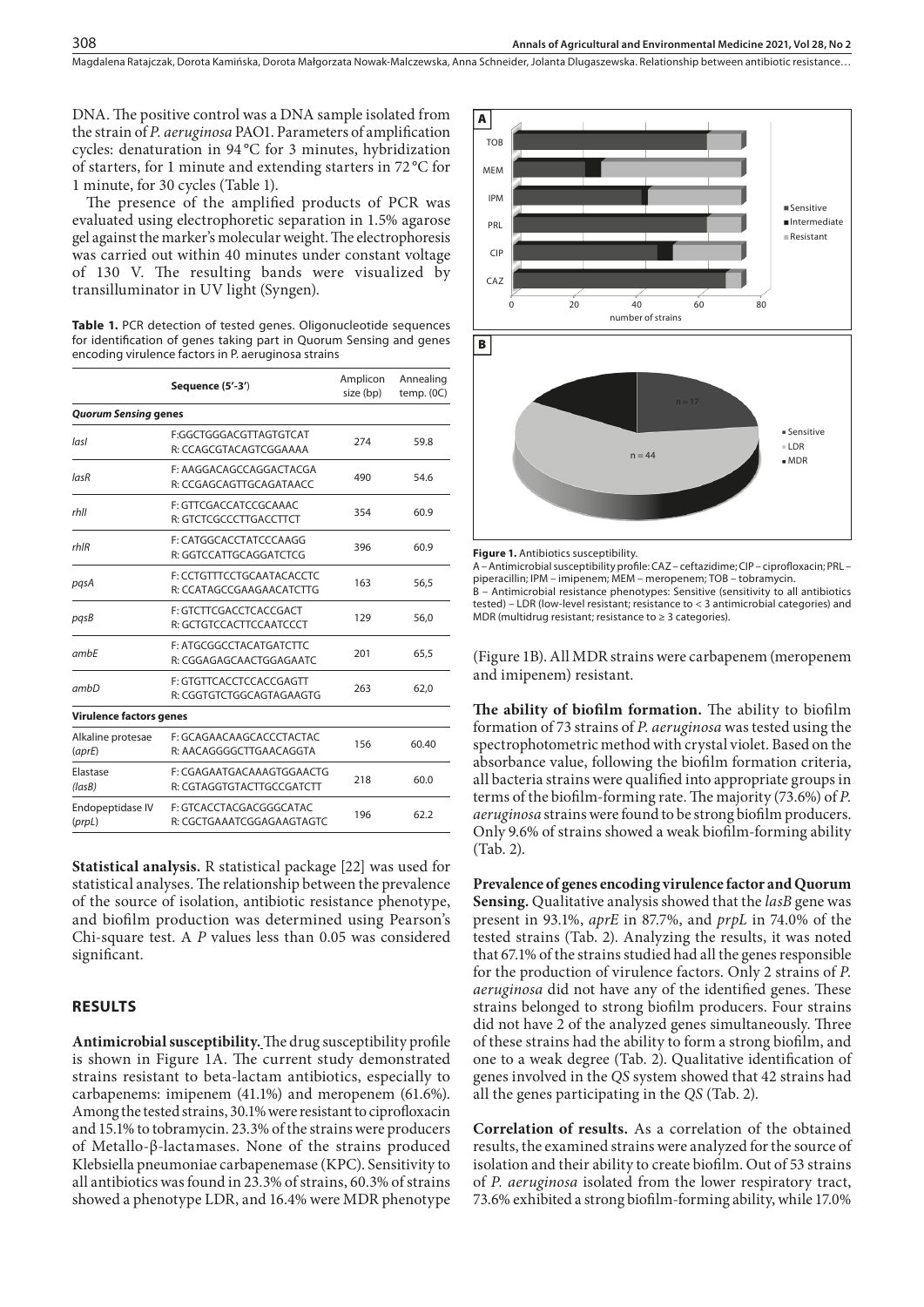**Table 2.** Qualitative identification of genes taking part in e *Quorum Sensing* (QS) and genes encoding virulence factors, biofilm formation rate, and phenotype resistance in *Pseudomonas aeruginosa* strains isolated from different clinical infection

|                |              |      | QS genes                         |                                  |                          |                                  |                                  |                                  |                                  |                                  | Virulence genes                  |                                  |                                  |            |  |
|----------------|--------------|------|----------------------------------|----------------------------------|--------------------------|----------------------------------|----------------------------------|----------------------------------|----------------------------------|----------------------------------|----------------------------------|----------------------------------|----------------------------------|------------|--|
| Specimens      | Biofilm      | lasl | lasR                             | rhll                             | rhIR                     | ambD                             | ambE                             | pqsA                             | pqsB                             | lasB                             | aprE                             | prpL                             | Resistance<br>phentype           |            |  |
| 1              | resp. tract  | S    | $\begin{array}{c} + \end{array}$ | ÷,                               | $+$                      | $\overline{\phantom{a}}$         | $\overline{\phantom{a}}$         | $\qquad \qquad +$                | $\begin{array}{c} + \end{array}$ | $^+$                             | $\! + \!\!\!\!$                  | $+$                              | $+$                              | LDR        |  |
| $\overline{2}$ | resp. tract* | S    | $\! + \!$                        | $\! + \!$                        | $\! + \!$                | $\! + \!$                        | ÷,                               | $^+$                             | $\ddot{}$                        | l,                               | $\! + \!$                        | $^{+}$                           | $\! + \!$                        | LDR        |  |
| 3              | wound        | S    | $^+$                             | $\qquad \qquad +$                | $+$                      | $^+$                             | $\begin{array}{c} + \end{array}$ | $\begin{array}{c} + \end{array}$ | $^+$                             | $^+$                             | $\begin{array}{c} + \end{array}$ | $\qquad \qquad +$                | $\qquad \qquad +$                | Sensitive  |  |
| 4              | resp. tract* | S    | $^{+}$                           | $\blacksquare$                   | $\! + \!\!\!\!$          | $\overline{\phantom{a}}$         | $\begin{array}{c} + \end{array}$ | $^+$                             | $^{+}$                           | $\begin{array}{c} + \end{array}$ | $+$                              | $+$                              | ÷,                               | <b>MDR</b> |  |
| 5              | wound        | W    | $\begin{array}{c} + \end{array}$ | $^{+}$                           |                          | $\! + \!\!\!\!$                  | $\! + \!\!\!\!$                  | ä,                               | $^{+}$                           | $\begin{array}{c} + \end{array}$ | $\! + \!\!\!\!$                  | $\overline{\phantom{a}}$         | $+$                              | Sensitive  |  |
| 6              | wound        | M    | $\begin{array}{c} + \end{array}$ | $\begin{array}{c} + \end{array}$ | $+$                      | $\begin{array}{c} + \end{array}$ | $\begin{array}{c} + \end{array}$ |                                  | $^+$                             | $\! + \!$                        | $\! + \!\!\!\!$                  | $+$                              | $\qquad \qquad +$                | LDR        |  |
| 7              | resp. tract  | S    | $^{+}$                           | $^{+}$                           | $+$                      | $^+$                             | $\begin{array}{c} + \end{array}$ | $\begin{array}{c} + \end{array}$ | $^{+}$                           | $\begin{array}{c} + \end{array}$ | $\! + \!\!\!\!$                  | ×,                               | $^{+}$                           | Sensitive  |  |
| 8              | blood        | M    |                                  | $\qquad \qquad +$                | $+$                      | $\begin{array}{c} + \end{array}$ | $\begin{array}{c} + \end{array}$ | $\qquad \qquad +$                |                                  | $^+$                             | $\! + \!\!\!\!$                  | $\qquad \qquad +$                | $\! + \!$                        | Sensitive  |  |
| 9              | resp. tract* | M    | $^+$                             | $\qquad \qquad +$                | $\! + \!\!\!\!$          | $\begin{array}{c} + \end{array}$ | $\begin{array}{c} + \end{array}$ | $\qquad \qquad +$                | $^+$                             | $^+$                             | $\! + \!\!\!\!$                  | $\qquad \qquad +$                | $\overline{\phantom{a}}$         | Sensitive  |  |
| 10             | resp. tract  | M    | $^{+}$                           | $^{+}$                           | $\! + \!$                | $\begin{array}{c} + \end{array}$ | $+$                              |                                  | $\! + \!\!\!\!$                  | $\! + \!$                        | $\begin{array}{c} + \end{array}$ | $^{+}$                           | $+$                              | LDR        |  |
| 11             | resp. tract* | S    | $\begin{array}{c} + \end{array}$ | $^{+}$                           | $+$                      | $\begin{array}{c} + \end{array}$ | $+$                              | $\overline{\phantom{a}}$         | $\begin{array}{c} + \end{array}$ | $^+$                             | $\begin{array}{c} + \end{array}$ | $^{+}$                           | $\overline{\phantom{a}}$         | Sensitive  |  |
| 12             | resp. tract* | M    | $^{+}$                           | $^{+}$                           | $\! + \!\!\!\!$          | $\! + \!\!\!\!$                  | $\begin{array}{c} + \end{array}$ | $^+$                             | $^{+}$                           | $\begin{array}{c} + \end{array}$ | $+$                              | $+$                              | $+$                              | LDR        |  |
| 14             | resp. tract* | S    | ÷,                               | ÷,                               | $\overline{\phantom{a}}$ | $\overline{\phantom{a}}$         | ä,                               | $^+$                             | $^{+}$                           | $\blacksquare$                   | $\! + \!\!\!\!$                  | $^{+}$                           | $\overline{\phantom{a}}$         | Sensitive  |  |
| 15             | resp. tract* | S    | $\! + \!\!\!\!$                  | $\qquad \qquad +$                | $\qquad \qquad +$        | $^+$                             | $\overline{\phantom{a}}$         | $\qquad \qquad +$                | $^+$                             | $^+$                             | $\! + \!\!\!\!$                  | $\qquad \qquad +$                | $\qquad \qquad +$                | <b>MDR</b> |  |
| 16             | blood        | S    | $\! + \!\!\!\!$                  | $^{+}$                           | $\! + \!\!\!\!$          | $^{+}$                           | $\begin{array}{c} + \end{array}$ | $\begin{array}{c} + \end{array}$ | $\! + \!\!\!\!$                  | $^+$                             | $\qquad \qquad +$                | $\qquad \qquad +$                | $+$                              | Sensitive  |  |
| 17             | urine        | S    | $\begin{array}{c} + \end{array}$ | $^{+}$                           | $+$                      | $\! + \!\!\!\!$                  | $\begin{array}{c} + \end{array}$ | $^+$                             | $^{+}$                           | $^+$                             | $\! + \!\!\!\!$                  | $^{+}$                           | $\qquad \qquad +$                | <b>MDR</b> |  |
| 18             | resp. tract* | M    | $\begin{array}{c} + \end{array}$ | $\begin{array}{c} + \end{array}$ | $+$                      | $\! + \!\!\!\!$                  | $\begin{array}{c} + \end{array}$ | $^+$                             | $^{+}$                           | $\begin{array}{c} + \end{array}$ | $\! + \!\!\!\!$                  | $+$                              | $\qquad \qquad +$                | Sensitive  |  |
| 19             | resp. tract* | W    | $\begin{array}{c} + \end{array}$ | $^{+}$                           | $+$                      | $^+$                             | $\ddot{}$                        | $^+$                             | $\! + \!\!\!\!$                  | $^{+}$                           | $^+$                             | $^{+}$                           | $\qquad \qquad +$                | Sensitive  |  |
| 20             | resp. tract* | S    | $^{+}$                           | $\qquad \qquad +$                | $+$                      | $\overline{\phantom{a}}$         | $^{+}$                           | $^{+}$                           | $\begin{array}{c} + \end{array}$ | $\overline{\phantom{a}}$         | $\begin{array}{c} + \end{array}$ | $\qquad \qquad +$                | $+$                              | <b>MDR</b> |  |
| 21             | resp. tract* | S    | $\begin{array}{c} + \end{array}$ | $^{+}$                           | $+$                      | $^+$                             | $\begin{array}{c} + \end{array}$ | $^+$                             | $\begin{array}{c} + \end{array}$ | $\begin{array}{c} + \end{array}$ | $^{+}$                           | $+$                              | $+$                              | <b>MDR</b> |  |
| 23             | resp. tract  | W    | $\begin{array}{c} + \end{array}$ | $^{+}$                           |                          | $\begin{array}{c} + \end{array}$ | $\! + \!\!\!\!$                  | ä,                               | $^{+}$                           | ÷,                               | $\qquad \qquad +$                | $^{+}$                           | $\qquad \qquad +$                | Sensitive  |  |
| 24             | resp. tract* | M    | $^{+}$                           | $^{+}$                           |                          | $\begin{array}{c} + \end{array}$ | $\ddot{}$                        | $\qquad \qquad +$                |                                  | $^+$                             | $^+$                             | $\qquad \qquad +$                | $\! + \!$                        | Sensitive  |  |
| 25             | resp. tract  | W    | $^{+}$                           | $^{+}$                           | $\! + \!$                | $^+$                             | $+$                              |                                  | $^{+}$                           | $^{+}$                           | $\! + \!\!\!\!$                  | $\overline{a}$                   | ÷,                               | LDR        |  |
| 28             | resp. tract* | S    | $\begin{array}{c} + \end{array}$ | $\qquad \qquad +$                | $\! + \!$                | $^+$                             | $\begin{array}{c} + \end{array}$ | ÷,                               | $^+$                             | $^+$                             | $\! + \!\!\!\!$                  | $\qquad \qquad +$                | $\qquad \qquad +$                | <b>MDR</b> |  |
| 29             | resp. tract* | S    | $\! + \!\!\!\!$                  | $\qquad \qquad +$                | $+$                      | $\begin{array}{c} + \end{array}$ | $\begin{array}{c} + \end{array}$ | $^+$                             | $^+$                             | $^+$                             | $\! + \!\!\!\!$                  | $+$                              | $\overline{\phantom{a}}$         | LDR        |  |
| 30             | wound        | S    | $\begin{array}{c} + \end{array}$ | $^{+}$                           | $+$                      | $\begin{array}{c} + \end{array}$ | $\begin{array}{c} + \end{array}$ | $^+$                             | $\! + \!\!\!\!$                  | $^+$                             | $\! + \!\!\!\!$                  | $^{+}$                           | $\qquad \qquad +$                | Sensitive  |  |
| 31             | resp. tract* | W    | $\begin{array}{c} + \end{array}$ | $^{+}$                           | $+$                      | $\begin{array}{c} + \end{array}$ | $\begin{array}{c} + \end{array}$ | $^+$                             | $\begin{array}{c} + \end{array}$ | $\! + \!$                        | $\! + \!\!\!\!$                  | $^{+}$                           | $\overline{\phantom{a}}$         | Sensitive  |  |
| 32             | resp. tract* | M    | $\begin{array}{c} + \end{array}$ | $^{+}$                           | $+$                      | $^+$                             | $\begin{array}{c} + \end{array}$ | $^+$                             | $^{+}$                           | $\begin{array}{c} + \end{array}$ | $\qquad \qquad +$                | $^{+}$                           | $+$                              | LDR        |  |
| 33             | urine        | S    | $\overline{\phantom{a}}$         | $\overline{\phantom{a}}$         | ×                        | $\overline{\phantom{a}}$         | $\begin{array}{c} + \end{array}$ | $^+$                             | $\! + \!\!\!\!$                  | $^+$                             | $\! + \!\!\!\!$                  | $\qquad \qquad +$                | $\qquad \qquad +$                | <b>MDR</b> |  |
| 34             | urine        | S    | $\overline{\phantom{a}}$         | $^{+}$                           | $\overline{\phantom{a}}$ | $\begin{array}{c} + \end{array}$ | $\begin{array}{c} + \end{array}$ | $\begin{array}{c} + \end{array}$ | $^+$                             | $^+$                             | $\! + \!\!\!\!$                  | $+$                              | $+$                              | LDR        |  |
| 35             | wound        | M    | $^{+}$                           | $\overline{\phantom{a}}$         | $\overline{\phantom{a}}$ | $\begin{array}{c} + \end{array}$ | $\begin{array}{c} + \end{array}$ | $\begin{array}{c} + \end{array}$ | $^{+}$                           | $^+$                             | $\! + \!\!\!\!$                  | $^{+}$                           | $+$                              | Sensitive  |  |
| 36             | resp. tract  | S    | $^{+}$                           | $\overline{\phantom{a}}$         | $\! + \!\!\!\!$          | $\begin{array}{c} + \end{array}$ | $\! + \!\!\!\!$                  | $\! + \!\!\!\!$                  | $\! + \!\!\!\!$                  | $\begin{array}{c} + \end{array}$ | $^{+}$                           | $^{+}$                           | $^{+}$                           | LDR        |  |
| 37             | blood        | S    | $^+$                             | $\overline{\phantom{a}}$         |                          | $\! + \!\!\!\!$                  | $\overline{\phantom{a}}$         | $^+$                             | $\! + \!\!\!\!$                  | $\begin{array}{c} + \end{array}$ | $\begin{array}{c} + \end{array}$ | $\begin{array}{c} + \end{array}$ | $+$                              | Sensitive  |  |
| 38             | urine        | S    | $+$                              | $\qquad \qquad +$                | $^+$                     | $\,$ + $\,$                      | $\begin{array}{c} + \end{array}$ | $^+$                             | $\qquad \qquad +$                | $^+$                             | $\! + \!\!\!\!$                  | $^{+}$                           | ÷,                               | <b>MDR</b> |  |
| 39             | resp. tract* | S    | $\! + \!\!\!\!$                  | $\qquad \qquad +$                | $\overline{\phantom{a}}$ | $\begin{array}{c} + \end{array}$ | $\begin{array}{c} + \end{array}$ | $\! + \!\!\!\!$                  | $^+$                             | $^+$                             | $\! + \!\!\!\!$                  | $\begin{array}{c} + \end{array}$ | $\begin{array}{c} + \end{array}$ | <b>MDR</b> |  |
| 40             | urine        | S    | $\begin{array}{c} + \end{array}$ | $^{+}$                           | $^{+}$                   | $\begin{array}{c} + \end{array}$ | $\begin{array}{c} + \end{array}$ | $\begin{array}{c} + \end{array}$ | $\begin{array}{c} + \end{array}$ | $\begin{array}{c} + \end{array}$ | $\begin{array}{c} + \end{array}$ | $^{+}$                           | $\overline{\phantom{a}}$         | LDR        |  |
| 41             | resp. tract* | S    | $^{+}$                           | $\qquad \qquad +$                | $+$                      | $^+$                             | $\begin{array}{c} + \end{array}$ | $\begin{array}{c} + \end{array}$ | $\begin{array}{c} + \end{array}$ | $^+$                             | $\! + \!\!\!\!$                  | $^{+}$                           | $\qquad \qquad +$                | LDR        |  |
| 42             | wound        | S    | $^{+}$                           | $\qquad \qquad +$                | $+$                      | $^+$                             | $\begin{array}{c} + \end{array}$ | $\begin{array}{c} + \end{array}$ | $^+$                             | $^+$                             | $\! + \!\!\!\!$                  | $+$                              | $\overline{\phantom{a}}$         | LDR        |  |
| 43             | resp. tract* | S    | $\begin{array}{c} + \end{array}$ | $\! + \!$                        | $^+$                     | $\, +$                           | $^+$                             | $\qquad \qquad +$                | $\! + \!$                        | $\! + \!$                        | $\! + \!\!\!\!$                  | $\! + \!$                        | $\qquad \qquad +$                | <b>MDR</b> |  |
| 44             | urine        | S    | $\! + \!\!\!\!$                  | $\qquad \qquad +$                | $\qquad \qquad +$        | $\begin{array}{c} + \end{array}$ | $\begin{array}{c} + \end{array}$ | $\! + \!\!\!\!$                  | $^+$                             | $^+$                             | $\begin{array}{c} + \end{array}$ | $^{+}$                           | $\begin{array}{c} + \end{array}$ | LDR        |  |
| 45             | wound        | S    | $^{+}$                           | $\qquad \qquad +$                | $\qquad \qquad +$        | $^+$                             | $\begin{array}{c} + \end{array}$ | $\qquad \qquad +$                | $^+$                             | $^+$                             | $\! + \!\!\!\!$                  | $\qquad \qquad +$                | $\qquad \qquad +$                | LDR        |  |
| 46             | wound        | S    | $+$                              | $\qquad \qquad +$                | ÷,                       | $^+$                             | $\begin{array}{c} + \end{array}$ | $\qquad \qquad +$                | $\! + \!\!\!\!$                  | $^+$                             | $\! + \!\!\!\!$                  | $^{+}$                           | $\qquad \qquad +$                | LDR        |  |
| 48             | resp. tract* | W    | $\! + \!\!\!\!$                  | $\qquad \qquad +$                | $\overline{\phantom{a}}$ | $\begin{array}{c} + \end{array}$ | $+$                              | $\begin{array}{c} + \end{array}$ | $^+$                             | $\! + \!$                        | $\! + \!\!\!\!$                  | $\! + \!$                        | $\qquad \qquad +$                | LDR        |  |
| 49             | wound        | S    | $^+$                             | $^{+}$                           | $\overline{\phantom{a}}$ | $\begin{array}{c} + \end{array}$ | $^{+}$                           | $\overline{\phantom{a}}$         | $\begin{array}{c} + \end{array}$ | $^+$                             | $\begin{array}{c} + \end{array}$ | $^{+}$                           | $\overline{\phantom{a}}$         | LDR        |  |
| 50             | resp. tract  | S    | $^{+}$                           | $\qquad \qquad +$                | $\qquad \qquad +$        | $^+$                             | $\begin{array}{c} + \end{array}$ | $\qquad \qquad +$                | $\! + \!\!\!\!$                  | $^+$                             | $\! + \!\!\!\!$                  | $\qquad \qquad +$                | $\qquad \qquad +$                | LDR        |  |
| 51             | resp. tract* | S    | $+$                              | $^{+}$                           | $\qquad \qquad +$        | $^+$                             | $\begin{array}{c} + \end{array}$ | $\qquad \qquad +$                | $^+$                             | $^+$                             | $\begin{array}{c} + \end{array}$ | $\qquad \qquad +$                | $\begin{array}{c} + \end{array}$ | LDR        |  |
| 52             | resp. tract  | S    | $^+$                             | $\qquad \qquad +$                | $\qquad \qquad +$        | $^+$                             | $\begin{array}{c} + \end{array}$ | $\qquad \qquad +$                | $\! + \!\!\!\!$                  | $^+$                             | $\! + \!\!\!\!$                  | $\qquad \qquad +$                | $\qquad \qquad +$                | LDR        |  |
| 53             | resp. tract* | S    | $+$                              | $\qquad \qquad +$                | $^{+}$                   | $^+$                             | $\overline{\phantom{a}}$         | $\! + \!\!\!\!$                  | $^{+}$                           | $\begin{array}{c} + \end{array}$ | $^{+}$                           | $^{+}$                           | $^{+}$                           | LDR        |  |
| 54             | resp. tract* | S    | $+$                              | $\qquad \qquad +$                | $\qquad \qquad +$        | $\, +$                           | $+$                              | $^+$                             |                                  | $^+$                             | $+$                              | $\qquad \qquad +$                | $\begin{array}{c} + \end{array}$ | LDR        |  |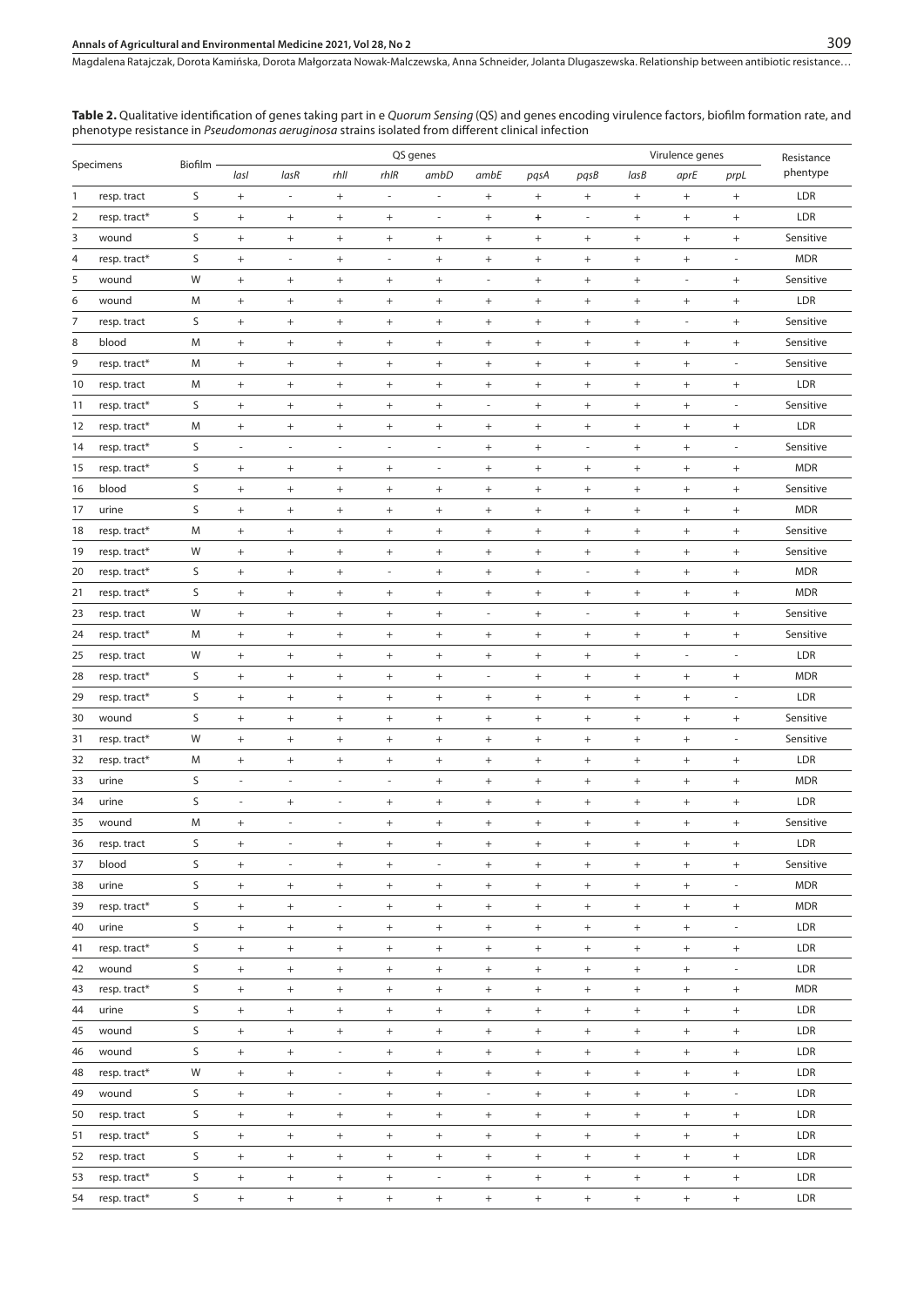| Specimens |              | Biofilm | QS genes                         |        |        |                                  |                          |                          |             |                                  |                          | Virulence genes          | Resistance                       |            |
|-----------|--------------|---------|----------------------------------|--------|--------|----------------------------------|--------------------------|--------------------------|-------------|----------------------------------|--------------------------|--------------------------|----------------------------------|------------|
|           |              |         | lasl                             | lasR   | rhll   | $r h$ IR                         | ambD                     | ambE                     | pqsA        | pasB                             | lasB                     | aprE                     | prpL                             | phentype   |
| 55        | resp. tract* | S       | $\bar{\phantom{a}}$              | ä,     | $^{+}$ | ä,                               | ä,                       | $\sim$                   | $+$         | $\qquad \qquad +$                | $\overline{\phantom{a}}$ | $+$                      | $+$                              | LDR        |
| 56        | resp. tract* | S       | $^{+}$                           | $^{+}$ | $^{+}$ | $+$                              | $+$                      | $+$                      | $+$         | $^{+}$                           | $^{+}$                   | $+$                      | $\overline{\phantom{a}}$         | LDR        |
| 57        | resp. tract* | M       | $^+$                             | $^{+}$ | $^{+}$ | $+$                              | $+$                      | $\overline{\phantom{a}}$ | $^{+}$      | $^{+}$                           | $+$                      | $+$                      | $+$                              | LDR        |
| 58        | resp. tract* | S       | $\overline{\phantom{a}}$         | $\sim$ | ×.     | $\overline{\phantom{a}}$         | $\overline{\phantom{a}}$ | $+$                      | $+$         | $^{+}$                           | $\overline{\phantom{a}}$ | $\overline{\phantom{a}}$ | $\sim$                           | <b>MDR</b> |
| 59        | resp. tract* | S       | $\begin{array}{c} + \end{array}$ | $^{+}$ | $^{+}$ | $\begin{array}{c} + \end{array}$ | $+$                      | $+$                      | $+$         | $^{+}$                           | $+$                      | $+$                      | $+$                              | LDR        |
| 60        | resp. tract* | S       | $+$                              | $^{+}$ | $^{+}$ | $+$                              | $+$                      | $+$                      | $+$         | $^{+}$                           | $^{+}$                   | $+$                      | $+$                              | LDR        |
| 61        | resp. tract* | S       | $+$                              | $^{+}$ | $^{+}$ | $+$                              | $+$                      | $^{+}$                   | $+$         | $^{+}$                           | $^{+}$                   | $\overline{\phantom{m}}$ | ٠                                | LDR        |
| 63        | resp. tract* | S       | $^{+}$                           | $^{+}$ | $^{+}$ | $+$                              | $+$                      | $+$                      | $+$         | $^{+}$                           | $\sim$                   | ä,                       | $\sim$                           | LDR        |
| 64        | resp. tract* | S       | $^{+}$                           | $^{+}$ | $^{+}$ | $\qquad \qquad +$                | $+$                      | $\overline{\phantom{a}}$ | $+$         | $^{+}$                           | $\sim$                   | ä,                       | $+$                              | LDR        |
| 65        | resp. tract* | S       | $^{+}$                           | $^{+}$ | $^{+}$ | $+$                              | $+$                      | $+$                      | $+$         | $^{+}$                           | $\! + \!\!\!\!$          | $+$                      | $+$                              | LDR        |
| 66        | resp. tract* | S       | $+$                              | $^{+}$ | $^{+}$ | $+$                              | $+$                      | $\overline{\phantom{a}}$ | $+$         | $^{+}$                           | $^{+}$                   | $+$                      | $+$                              | LDR        |
| 67        | wound        | W       | $^{+}$                           | $^{+}$ | $^{+}$ | $+$                              | $\overline{\phantom{a}}$ | $\overline{\phantom{a}}$ | $+$         | $^{+}$                           | $^{+}$                   | $+$                      | ä,                               | LDR        |
| 68        | resp. tract  | S       | $+$                              | $^{+}$ | $^{+}$ | $^{+}$                           | $+$                      | $\sim$                   | $+$         | $\begin{array}{c} + \end{array}$ | $^{+}$                   | $+$                      | $+$                              | LDR        |
| 69        | resp. tract* | M       | $+$                              | $^{+}$ | $^{+}$ | $+$                              | $+$                      | $\overline{a}$           | $+$         | $^{+}$                           | $+$                      | $+$                      | $+$                              | LDR        |
| 70        | resp. tract* | S       | $^{+}$                           | $^{+}$ | $^{+}$ | $+$                              | $+$                      | $\overline{\phantom{a}}$ | $+$         | $^{+}$                           | $^{+}$                   | $+$                      | $+$                              | LDR        |
| 72        | wound        | S       | $\overline{\phantom{a}}$         | $\sim$ | $\sim$ | $\overline{\phantom{a}}$         | $\sim$                   | $\sim$                   | $+$         | $^{+}$                           | $\overline{a}$           | ä,                       | $+$                              | LDR        |
| 76        | resp. tract* | S       | $^{+}$                           | $^{+}$ | $^{+}$ | $+$                              | $+$                      | $^{+}$                   | $+$         | $^{+}$                           | $\! + \!\!\!\!$          | $\qquad \qquad +$        | $\sim$                           | LDR        |
| 77        | resp. tract* | S       | $^{+}$                           | $^{+}$ | $^{+}$ | $+$                              | $+$                      | $+$                      | $+$         | $^{+}$                           | $\! + \!\!\!\!$          | $+$                      | $+$                              | LDR        |
| 78        | resp. tract* | S       | $+$                              | $^{+}$ | $^{+}$ | $+$                              | $+$                      | $^{+}$                   | $+$         | $^{+}$                           | $+$                      | $\overline{\phantom{a}}$ | $\sim$                           | LDR        |
| 79        | resp. tract* | S       | $+$                              | $^{+}$ | $^{+}$ | $+$                              | $+$                      | $+$                      | $+$         | $^{+}$                           | $+$                      | $+$                      | $+$                              | LDR        |
| 80        | resp. tract* | S       | $+$                              | $^{+}$ | $^{+}$ | $^{+}$                           | $+$                      | $+$                      | $\,$ + $\,$ | $\! + \!\!\!\!$                  | $+$                      | $+$                      | $\overline{\phantom{m}}$         | <b>MDR</b> |
| 81        | resp. tract* | M       | $+$                              | $^{+}$ | $^{+}$ | $\begin{array}{c} + \end{array}$ | $+$                      | $+$                      | $^{+}$      | $\! + \!\!\!\!$                  | $+$                      | $+$                      | $\begin{array}{c} + \end{array}$ | LDR        |
| 82        | resp. tract* | S       | $+$                              | $^{+}$ | $^{+}$ | $\begin{array}{c} + \end{array}$ | $+$                      | $^{+}$                   | $^{+}$      | $\! + \!\!\!\!$                  | $+$                      | $^{+}$                   | $\begin{array}{c} + \end{array}$ | LDR        |
| 83        | resp. tract* | S       | $+$                              | $^{+}$ |        | $+$                              | $^{+}$                   | $+$                      | $^{+}$      | $^{+}$                           | $^{+}$                   | $+$                      | $+$                              | Sensitive  |

**Table 2.** Qualitative identification of genes taking part in e *Quorum Sensing* (QS) and genes encoding virulence factors, biofilm formation rate, and phenotype resistance in *Pseudomonas aeruginosa* strains isolated from different clinical infection (continuation)

natients with cystic fibrosis.

S – strong; M – moderate; W – weak; CAZ – ceftazidime; CIP – ciprofloxacin; PRL – piperacillin; IPM – imipenem; MEM – meropenem; TOB – tobramicin; MBL – metallo-β-lactamases; KPC – Klebsiella<br>pneumoniae carbapenemase: Sen

were moderate and 9.4% weak biofilm producers. Similarly, bacterial strains isolated from wounds were dominated by strong biofilm producers (63.6%), followed by strains with a moderate (18.2%) and weak (18.2%) biofilm-forming capacity. All the strains of *P. aeruginosa* isolated from urine (6 in total) exhibited a strong biofilm-forming ability. Two strains isolated from blood showed a strong biofilm-forming ability, and one exhibited weak biofilm forming potential. The observed differences were not found to be statistically significant (p=0.6331) (Tab. 3).

Analysis of the prevalence of different resistance phenotypes among the strains with varying biofilm-forming ability revealed that all strains with the resistance phenotype MDR belonged to the group of strong biofilm producers. They accounted for 22.2% of strains with strong biofilmforming capacity. Furthermore, strains with the resistance phenotype LDR represented 63.0%, and strains showing sensitivity to all antibiotics – 14.8%. Regarding the group of moderate biofilm producers, 58.3% of strains represented the resistance phenotype LDR, while 41.7% were sensitive to all antibiotics studied. Among the weak biofilm producers, 42.9% of strains had the LDR phenotype, while 57.1% of strains were susceptible to all antibiotics. The results were found to be statistically significant (p=0.02151) (Tab. 3). No statistical relationship was confirmed for the remaining features (Tab. 3).

#### **DISCUSSION**

Antibiotics dedicated to fighting infections caused by *P. aeruginosa* lose their therapeutic efficacy because of the growth of multi-drug resistance in *P. aeruginosa* strains [2, 23, 24, 25]. The presented study found a high degree of resistance to carbapenem antibiotics. 41.0% of the studied strains were resistant to imipenem, and 61.6% to meropenem. Other authors have also reported high levels of resistance to carbapenems.

According to studies conducted by the International Nosocomial Infection Control Consortium (INICC) in a total of 36 countries (Latin America, Asia, Africa, and Europe), 47.2% of *P. aeruginosa* strains isolated from infections were imipenem resistant [24]. Studies conducted on strains isolated from patients hospitalized with pneumonia in the United States and Europe showed that 23.7% and 34.2% of the evaluated strains were resistant to meropenem, respectively. In Brazil, the Surveillance and Control of Pathogens of Epidemiological Importance found that 35.8%, 36.8%, 36.6% of *P. aeruginosa* strains were resistant to meropenem, imipenem, and ceftazidime, respectively [26]. Studies conducted in Poland on *P. aeruginosa* isolates obtained from patients with cystic fibrosis showed 72.2% of mucoid strains, and 56.2% of non-mucoid strains were meropenem resistant [27].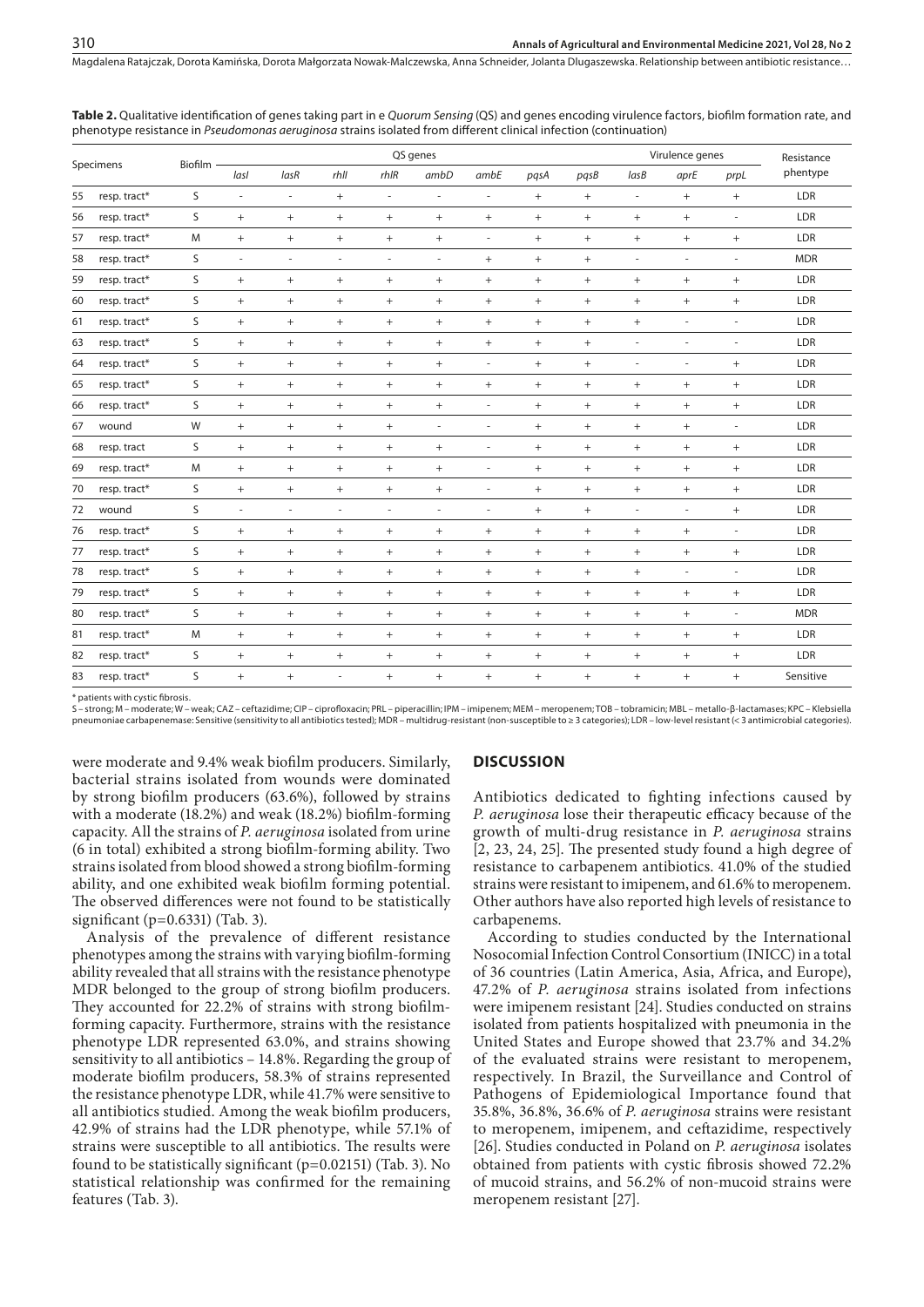**Table 3.** Numbers of *Pseudomonas aeruginosa* strains according to analyzed features. Pearson's Chi-square test was performed to determine the dependence between variables

| A) Biofilm formation and drug resistance phenotype      |            |                |           |
|---------------------------------------------------------|------------|----------------|-----------|
| Biofilm/Resistance phenotype                            | <b>MDR</b> | LDR            | Sensitive |
| S                                                       | 12         | 34             | 8         |
| M                                                       | 0          | 7              | 5         |
| W                                                       | 0          | 3              | 4         |
| p-value                                                 |            | 0.02151        |           |
| B) Source of samples and biofilm formation              |            |                |           |
| Source/Biofim                                           | S          | M              | W         |
| blood                                                   | 2          | 1              | 0         |
| resp. tract                                             | 6          | 1              | 2         |
| resp. tract*                                            | 33         | 8              | 3         |
| urine                                                   | 6          | 0              | 0         |
| wound                                                   | 7          | 2              | 2         |
| p-value                                                 |            | 0.6331         |           |
| C) No. of virulence genes and drug resistance phenotype |            |                |           |
| No. of virulence genes/Resistance phenotype             | <b>MDR</b> | LDR            | Sensitive |
| 0                                                       | 1          | 1              | 0         |
| 1                                                       | 0          | 5              | 0         |
| 2                                                       | 3          | 8              | 6         |
| 3                                                       | 8          | 30             | 11        |
| p-value                                                 |            | 0.3447         |           |
| D) No. of QS genes and drug resistance phenotype        |            |                |           |
| No. of QS genes/Resistance phenotype                    | <b>MDR</b> | LDR            | Sensitive |
| 0                                                       | 0          | 0              | 0         |
| 1                                                       | 0          | 0              | 0         |
| 2                                                       | 0          | 1              | 0         |
| 3                                                       | 1          | 1              | 0         |
| 4                                                       |            | 0              | 0         |
|                                                         | 1          |                |           |
| 5                                                       | 0          | 5              | 0         |
| 6                                                       | 2          | 4              | 3         |
| 7                                                       | 3          | 10             | 3         |
| 8                                                       | 5          | 27             | 10        |
| p-value                                                 |            | 0.5821         |           |
| E) No. of virulence genes and biofilm formation         |            |                |           |
| No. of virulence genes/Biofilm                          | S          | M              | W         |
| 0                                                       | 2          | 0              | 0         |
| 1                                                       | 4          | 0              | 1         |
| 2                                                       | 13         | 1              | 3         |
| 3                                                       | 35         | 11             | 3         |
| p-value                                                 | 0.4047     |                |           |
| F) No. of QS genes and biofilm formation                |            |                |           |
| No. of QS genes/Biofilm                                 | S          | M              | W         |
| 0                                                       | 0          | 0              | 0         |
| 1                                                       | 0          | 0              | 0         |
| 2                                                       | 2          | 0              | 0         |
| 3                                                       | 2          | 0              | 0         |
| 4                                                       | 1          | 0              | 0         |
| 5                                                       | 1          | 0              | 0         |
| 6                                                       | 6          | 1              | 2         |
| 7                                                       | 12         | $\overline{2}$ | 2         |
| 8                                                       | 30         | 9              | 3         |
| p-value                                                 |            | 0.956          |           |

\* patients with cystic fibrosis.

S – strong, M – moderate, W – weak, Sensitive (sensitivity to all antibiotics tested), MDR – multidrug-resistant (non-susceptible to ≥ 3 categories), LDR – low-level resistant (< 3 antimicrobial categories)

The prevalence of carbapenem resistance among Gramnegative bacilli is increasing worldwide. The acquisition of MBL-encoding genes is considered to be the most important mechanism underlying carbapenem resistance [28]. Among the strains evaluated in the present study, 23.3% had the capacity to produce these enzymes. Brazilian researchers showed that 73.53% of *P. aeruginosa* strains isolated from a variety of infections were MBL-positive [29]. On account of the coexistence of MBL-encoding genes with other resistance genes, MBL-producing strains usually have a complex MDR phenotype. The occurrence of MBL-producing *P. aeruginos*a strains in a hospital setting has been reported and confirmed worldwide by several authors [25, 30, 31].

Both multiple resistance to antibiotics and biofilm formation may lead to difficulties in the treatment of infections where *P. aeruginosa* is the etiological factor. The present study showed that all *P. aeruginosa* strains isolated from clinical specimens were capable of biofilm formation under *in vitro* conditions. However, they differed in the degree of biofilm formation. Most strains showed a strong biofilm-forming capacity (74.0%), while significantly fewer strains exhibited moderate (16.4%) and weak (9.6%) biofilmforming potential. Similar findings were reported by other authors [32, 33, 34]. Studies conducted in 2018 by J. Lima *et al.* [33] to assess the biofilm-forming ability showed that 77.5% of clinical strains of *P. aeruginosa* were capable of producing biofilm. Da Silva Carvalho *et al.* [34] found that 86.5% of *P. aeruginosa* strains studied were classified as strong or moderate biofilm producers.

*P. aeruginosa* has 4 *QS* systems *(las, rhl, pqs,* and *iqs)*, which are interconnected and organized in a hierarchical manner [35]. Because the systems are interlinked, the absence of any one component does not affect the *QS* expression ability of cells [9]. Some *QS*-deficient clinical strains were found to be capable of causing infection in humans [14]. The design of this study involved the identification of *QS* genes as well as virulence-determining genes, the expression of which is regulated by the *QS* system.

The present study shows that 57.5% of the strains had all the studied genes linked to the *QS* system. Karatuna and Yagci [36] observed similar results. Their studies of *P. aeruginosa* strains isolated from respiratory tract infections showed that 68.7% of isolates had all 4 genes, while 18.7% of strains did not have any of the studied genes. In their analysis of *P. aeruginosa* strains isolated from different clinical specimens, Kadhim and Ali [37] found that 81.6% of the isolates had at least one of the studied genes. The results obtained by Perez-Iberreche [38] for strains isolated from respiratory infections also show that 90.1% of the strains had all the genes studied. Only one isolate derived from cystic fibrosis patients, and one from non-cystic fibrosis patients did not have any of the analyzed genes involved in the *QS* [39]. Different findings were reported by Sabharwal *et al.* [9] for strains isolated from urinary tract infections. Of the strains studied, only 33.3% of the isolates had all the genes under analysis.

A qualitative analysis of genes conditioning the production of virulence factors in *P. aeruginosa* cells showed that the gene for elastase was present in the majority of strains studied (93.1%). Comparable results were obtained by Senturk S. et al. [14] investigating strains isolated from urinary tract infections. The gene responsible for the synthesis of elastase was identified in 86.59% of all *P. aeruginosa* strains [12]. A slightly lower percentage (75%) of isolates possessing the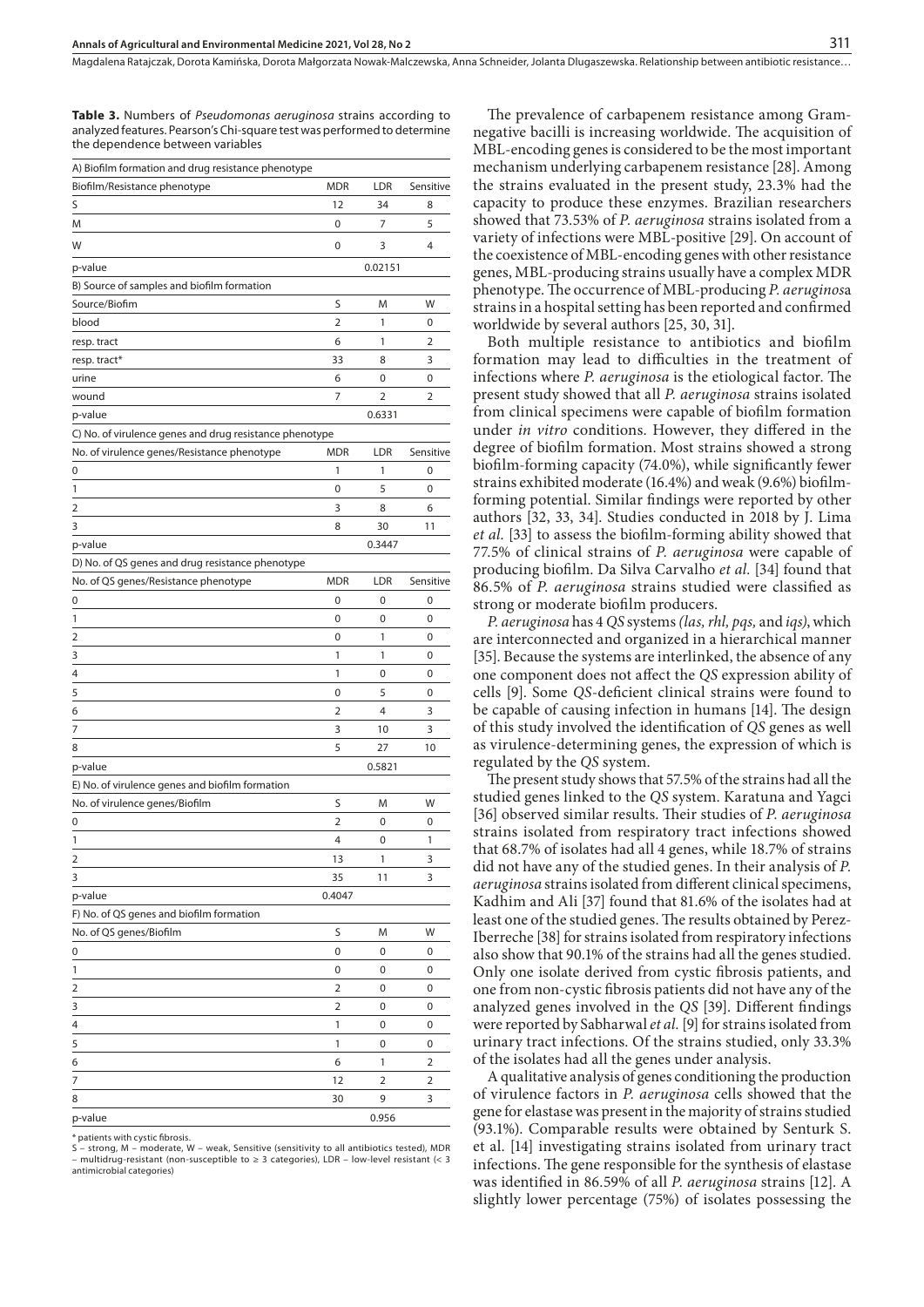gene encoding elastase synthesis was reported by Sabharwal et al. [9] in their analysis of strains originating from urinary tract infections.

The gene determining the production of alkaline protease was present in 87.7% of *P. aeruginosa* isolates evaluated in the current study. Similar results were reported by Mittal R. *et al.* [39], who identified the alkaline protease gene in 50% of strains isolated from urinary tract infections. The strains showed the capacity to colonize kidney tissues [40]. In contrast, a study conducted by Sabharwal et al. [9] on *P. aeruginosa* strains isolated from urinary tract infections, showed the presence of alkaline protease in just 16.6% of the strains. The authors hypothesized that alkaline protease might not play an important role in the pathogenesis of urinary tract infections. The lowest proportion of bacterial strains analyzed in the study (74.0%) had the gene encoding the production of endopeptidase IV. Similar results were obtained by researchers determining the presence of the gene in strains isolated from lower leg ulcers. The percentage of isolates having the gene was found to be 61.5%. Kadhim and Ali [37] recorded slightly different results. They showed that 46.6% of *P. aeruginosa* strains isolated from various clinical infections had the gene responsible for endopeptidase IV production.

#### **CONCLUSIONS**

Based on the correlation of study findings, it was observed that the biofilm-forming ability was significantly higher among strains with the resistance phenotype MDR. It was also found that among the MBL-producing strains, there was only one weak biofilm producer, while the remaining strains exhibited a strong biofilm-forming ability. Similar findings have been reported by other authors [40, 16] who observed a correlation between the MDR phenotype and the ability of *P. aeruginosa* strains to form a biofilm.

Resistance to antimicrobial agents and the ability to grow as a biofilm are the main problems in the treatment of infections triggered by *P. aeruginosa*. The high degree of this resistance, and growth in the biofilm form, as well as the presence of various virulence factors, are the reasons for difficulties in managing infections caused by *P. aeruginosa.* The ability of *P. aeruginosa* to grow as a biofilm is believed to explain the weak relationship between antibiotic sensitivity under *in vitro* conditions and clinical response. A better understanding of the genes and mechanisms involved in biofilm formation by *P. aeruginosa* strains, as well as gaining insights into its structure, can assist in the development of new therapies to eliminate biofilm formation.

#### **REFERENCES**

- 1. Pachori P, Gothalwal R, Gandhi P. Emergence of antibiotic resistance Pseudomonas aeruginosa in intensive care unit; a critical review. Genes Dis. 2019; 6: 109–19.
- 2. Tümmler B. Emerging therapies against infections with Pseudomonas aeruginosa. F1000Res. 2019. https://doi.org/10.12688/ f1000research.19509.1
- 3. Urbanowicz P, Gniadkowski M. "Ciężkozbrojny" Pseudomonas aeruginosa: mechanizmy lekooporności i ich tło genetyczne. Kosmos. 2017; 66: 11–29.
- 4. Yoon E-J, Kim D, Lee H, Lee HS, Shin JH, Park YS, Kim YA, Shin JH, Shin KS, Uh Y, Jeong SH. Mortality dynamics of Pseudomonas

aeruginosa bloodstream infections and the influence of defective OprD on mortality: prospective observational study. J Antimicrobial Chemotherapy. 2019; 74: 2774–2783.

- 5. Bosaeed M, Ahmad A, Alali A, Mahmoud E, Alswidan L, Alsaedy A, Alalwan B, Alshamrani M, Alothman M. Experience With Ceftolozane-Tazobactam for the Treatment of Serious Pseudomonas aeruginosa Infections in Saudi Tertiary Care Center. Infect Dis: Res Treatment. 2020; https://doi.org/10.1177/1178633720905977
- 6. Hattemer A, Hauser A, Diaz M, Scheetz M, Shah N, Allen JP, Porhomayon J, El-Solh AA. Bacterial and Clinical Characteristics of Health Care- and Community-Acquired Bloodstream Infections Due to Pseudomonas aeruginosa. Antimicrobial Agents and Chemotherapy. 2013; 57: 3969–3975.
- 7. Kim YJ, Jun YH, Kim YR, Park KG, Park YJ, Kang JY, Kim SI. Risk factors for mortality in patients with Pseudomonas aeruginosa bacteremia; retrospective study of impact of combination antimicrobial therapy. BMC Infect Dis. 2014; 14–161. doi:10.1186/1471-2334-14-161
- 8. Alhazmi A. Pseudomonas aeruginosa pathogenesis and pathogenic mechanisms. Int J Biol. 2015; 7: 44–67.
- 9. Sabharwal N, Dhall S, Chhibber S, Harjai K. Molecular detection of virulence genes as markers in Pseudomonas aeruginosa isolated from urinary tract infections. Int Mol Epidemiol Genet. 2014; 5: 125–134.
- 10. Ghanbari A, Dehghany J, Schwebs T, Müsken M, Häussler S, Meyer-Hermann M. Inoculation density and nutrient level determine the formation of mushroom-shaped structures in Pseudomonas aeruginosa biofilms. Sci Rep. 2016; 9(6): 32097. doi: 10.1038/srep32097
- 11. Mulcahy LR, Isabella VM, Lewis K. Pseudomonas aeruginosa biofilms in disease. Microb Ecol. 2014; 68: 1–12. doi:10.1007/s00248- 013-0297-x
- 12. Wang Y, Gao L, Rao X, et al. Characterization of lasR-deficient clinical isolates of Pseudomonas aeruginosa. Sci Rep. 2018; 8: 13344. doi: 10.1038/s41598-018-30813-y
- 13. Hendiani S, Pornour M, Kashef N. Quorum-sensing-regulated virulence factors in Pseudomonas aeruginosa are affected by sublethal photodynamic inactivation. Pathodiagnosis and Photodynamic Terapy. 2019; 26: 8–12.
- 14. Senturk S, Ulusoy S, Bosgelmez-Tinaz G, Yagci A. Quorum sensing and virulence of Pseudomonas aeruginosa during urinary tract infections. J Infect Dev Ctries. 2012; 6: 501–507.
- 15. Vandeplassche E, Sass A, Lemarcq A, Dandekar AA, Coenye T, Crabbé A. In vitro evolution of Pseudomonas aeruginosa AA2 biofilms in the presence of cystic fibrosis lung microbiome members. Sci Rep. 2019; 9: 12859. doi: 10.1038/s41598-019-49371-y
- 16. Yekani M, Memar MY, Alizadeh N, Safaei N, Ghotaslou R. Antibiotic Resistance Patterns of Biofilm-Forming Pseudomonas Aeruginosa Isolates from Mechanically Ventilated Patients. Int J Sci Study. 2017; 5: 84–88.
- 17. Kamali E, Jamali A, Ardebili A, Ezadi F, Mohebb A. Evaluation of antimicrobial resistance, biofilm forming potential, and the presence of biofilm-related genes among clinical isolates of Pseudomonas aeruginosa. BMC Res Notes. 2020; 13: 27. https://doi.org/10.1186/ s13104-020-4890-z
- 18. Stefani S, Campana S, Cariani L, Carnovale V, Colombo C, Lleo MM, Iula VD, Minicucci L, Morelli P, Pizzamiglio G, Taccetti G. Relevance of multidrug-resistant Pseudomonas aeruginosa infections in cystic fibrosis. Int J Med Microbiol. 2017; 307: 353–362.
- 19. Potron A, Poirel L, Nordmann P. Emerging broad-spectrum resistance in Pseudomonas aeruginosa and Acinetobacter baumannii: Mechanisms and epidemiology. Int J Antimicrob Agents. 2015; 45: 568–85.
- 20. EUCAST, 2017. EUCAST guideline for the detection of resistance mechanisms and specific resistances of clinical and/or epidemiological importance. Version 9.0. http://www.eucast.org/fileadmin/src/media/ PDFs/EUCAST files/Breakpoint tables/v9.0Breakpoint Tables.pdf
- 21. Stepanovic S, Vukovic D, Hola V, Di Bonaventura G, Djukić S, Cirković I, Ruzicka F. Quantification of biofilm in microtiter plates: overview of testing conditions and practical recommendations for assessment of biofilm production by staphylococci, APMIS. 2007; 115: 891–899.
- 22. https://cran.r-project.org/ (09.12.2019)
- 23. Cassini A, Högberg LD, Plachouras D, Quattrocchi A, Hoxha A, Simonsen GS, Colomb-Cotinat M, Kretzschmar ME, Devleesschauwer B, Cecchini M, Ouakrim DA, Oliveira TC, Struelens MJ, Suetens C, Monnet DL; Burden of AMR Collaborative Group. Attributable deaths and disability-adjusted life-years caused by infections with antibioticresistant bacteria in the EU and the European Economic Area in 2015: a population-level modelling analysis. Lancet Infect Dis. 2019; 19: 56–66.
- 24. Rosenthal VD, Rodrigues C, Álvarez-Moreno C, Madani N, Mitrev Z, Ye G, Salomao R, Ulger F, Guanche-Garcell H, Kanj SS, Cuéllar